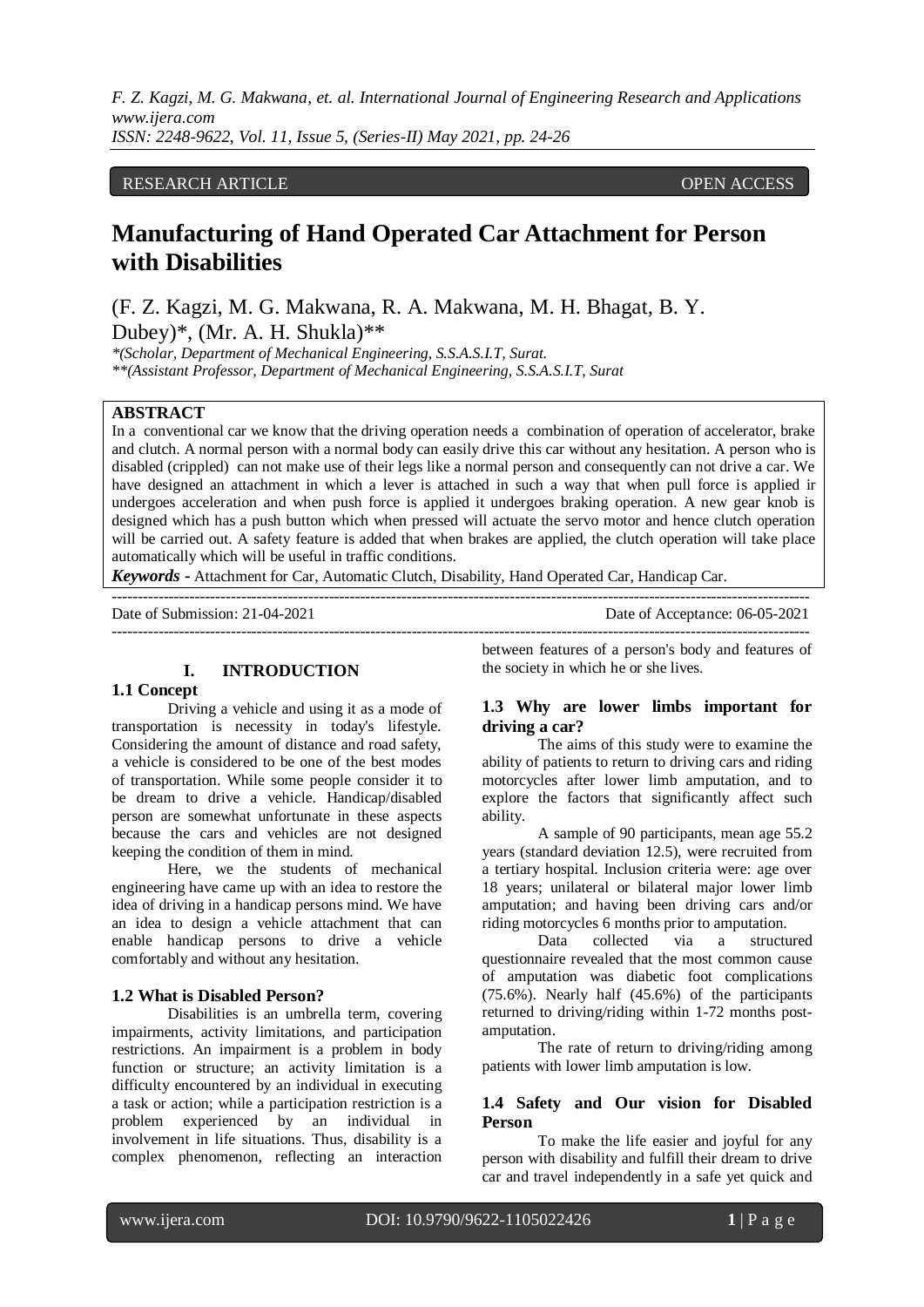*F. Z. Kagzi, M. G. Makwana, et. al. International Journal of Engineering Research and Applications www.ijera.com ISSN: 2248-9622, Vol. 11, Issue 5, (Series-II) May 2021, pp. 24-26*

easily operable mode of transportation. By applying various engineering phenomenon's and modifying the current modes of transportation which are not designed for person with disabilities.

## **1.5 Why car is safe for Disabled Person?**

Firstly cars are considered to be safest mode of transportation in comparison to bikes and 3-wheelers. Cars can protect a person from bright sun to thunder of rain. It can give a disabled person a sense of confidence as well as independent relief to travel from one place to another on their own.

## **1.6 Working of Project in Detail: 1.6.1 Accelerator and Braking:**

A lever is designed in such a way that when pull force is applied on it, the car undergoes acceleration. The RPM rises simultaneously by the amount of pull force applied on the lever.

When push force is applied on that same lever, braking operation takes place by the amount of push force applied on the lever.

Thus we can say that both braking and accelerating can simultaneously be controlled by the constant pulling and pushing of the same exact lever

This lever is placed right beside the steering wheel. The attachment is designed ergonomically and in an aesthetic way to carry out the operation without any hassle.

# **1.6.2 Clutch:**

As far as the clutch control system is concerned, a new gear knob has been designed which consists of a push button. While shifting between gears ,when that button is pressed, a signal is passed to the servo motor which is placed under the driving seat.

A chain drive has been connected to the servo motor which when activates, pulls the chain and the other end of the chain which is connected to the clutch pedal undergoes motion hence operating the clutch pedal by just push of a button.

### **1.6.3 Safety system:**

Considering the traffic conditions in a country like India, it is nowhere possible to drive a car without stopping or getting jammed up in traffic conditions.

We know that in traffic conditions constant operation of brake and clutch needs to take place occupying both our legs.

In our project driving like this, occupying both hands on lever and gear knob would not allow driver to operate on the steering wheel too. So considering that condition we have designed the clutch system in such a way that when brakes are pressed the clutch system gets activated simultaneously without pressing the button.

This will minimize the driving operation and provide safety and also save the engine from stalling. Another safety is that a kill switch is provided on the dash-board which when triggered will turn off all the system i.e. the clutch system and the safety clutch system so that a normal person can also easily drive the car without any hesitation.

## **II. INDENTATIONS AND EQUATIONS:**

[1] Mechanical Advantage

 $MA = Fr/Fe$ .

Class I levers are taken into account here which can be equated for Mechanical Advantage calculation.

[2] Newtons second law

 $F= m*$ a

Amount of force can be calculated with respect to the magnitude and direction.

[3] Newton's third law

 $FA = -FB$ .

This law is useful to understand the equal and opposite reaction of the lever mechanism.

### **III. FIGURES AND TABLES** Some pictures of the project are as below:





l